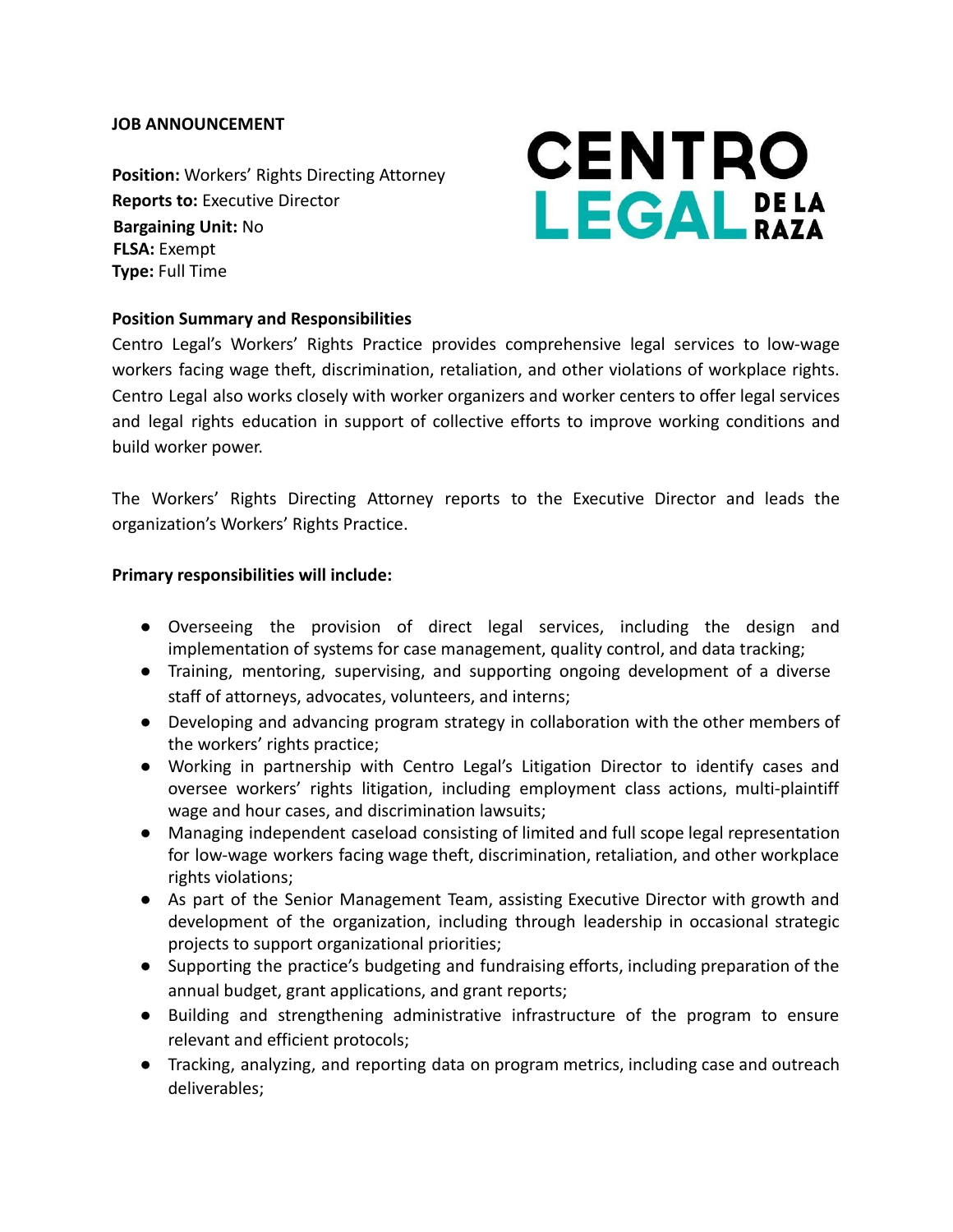- Overseeing relationships with worker centers and other community partners to provide technical assistance, legal education, outreach, and direct legal services;
- Overseeing collaborative work with local, regional, and state partners on policy initiatives, funding, and strategic litigation efforts;
- Serving as a media contact and expert spokesperson for Centro Legal's workers' rights practice, as needed.

## **Desired Qualifications**

First and foremost, the applicant must profoundly share Centro Legal's mission and vision of social justice. Below are additional qualifications:

- JD, admitted and in good standing with the California Bar;
- Minimum of 5 years of relevant experience in employment law or direct legal services (8+ years preferred);
- Substantial experience with Berman hearings, plaintiff-side employment litigation, specifically in California state courts, and mediation strongly preferred;
- Strong leadership skills and experience managing legal services staff;
- Fluency in Spanish preferred;
- Excellent writing, research, analytical, and verbal communication skills;
- Demonstrated ability to work cooperatively on projects with lawyers, other staff members, and diverse community organizations;
- Knowledge and adherence to community and movement lawyering principles;
- Demonstrated commitment to civil liberties, workers' rights, and public interest law;
- Demonstrated commitment to diversity within the office and a personal approach that values all individuals and respects differences regarding race, ethnicity, age, gender identity and expression, sexual orientation, religion, ability, socio-economic circumstance, immigration status, and record of arrest or conviction.

## **Compensation and Benefits:**

Salary is competitive and commensurate with experience ranging from \$101,000 to \$115,000. We provide a generous benefits package, including life insurance, LTD, leave policies, vacation, and December holiday office closure at full pay.

## **To Apply**

Review of applications will begin immediately and continue until the position is filled. Applicants are encouraged to apply as soon as possible. To apply, send a brief cover letter, resume, and list of three professional references by email to [jobs@centrolegal.org](mailto:jobs@centrolegal.org). Include **"Workers' Rights Directing Attorney"** in the subject line.

## **POSITION OPEN UNTIL FILLED**